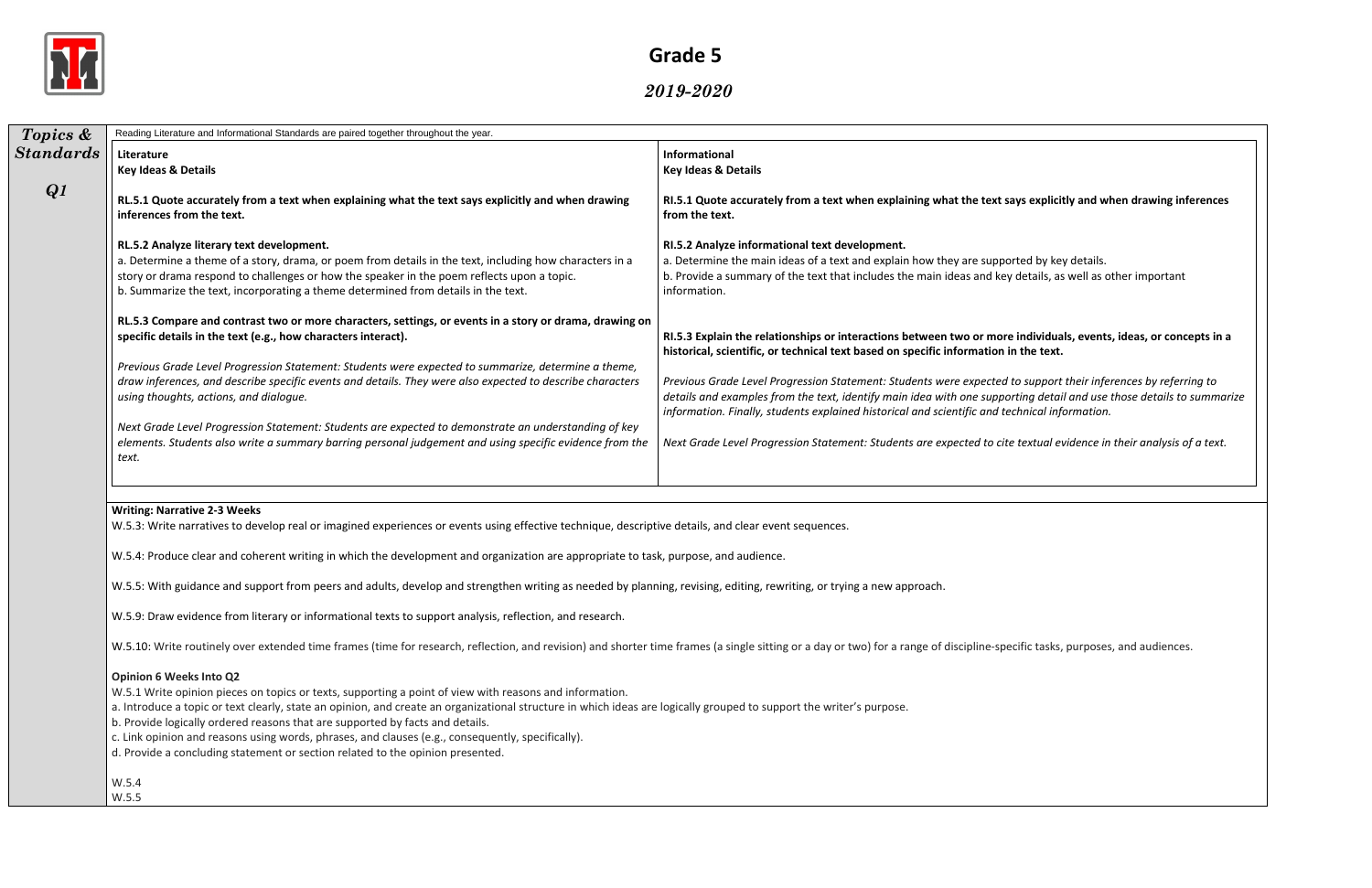| Frame       | ( <i>Evidence</i> )                                                                                                                                                                                                                                                                                                                                                                                      | <i>Integration</i>       | <i>(Curriculu:</i><br>Textbook |
|-------------|----------------------------------------------------------------------------------------------------------------------------------------------------------------------------------------------------------------------------------------------------------------------------------------------------------------------------------------------------------------------------------------------------------|--------------------------|--------------------------------|
| <b>Time</b> | <b>Types of Assessment</b>                                                                                                                                                                                                                                                                                                                                                                               | <b>Balanced Literacy</b> | <b>Resources</b>               |
|             | SL.5.4: Report on a topic or text or present an opinion, sequencing ideas logically and using appropriate facts and relevant, descriptive details to support main ideas or themes; speak clearly at ar<br>SL.5.6: Adapt speech to a variety of contexts and tasks, using formal English when appropriate to task and situation. (See grade 5 Language standards 1 and 3 here for specific expectations.) |                          |                                |
|             | SL.5.2: Summarize a written text read aloud or information presented in diverse media and formats, including visually, quantitatively, and orally.                                                                                                                                                                                                                                                       |                          |                                |
|             | SL.5.1: Engage effectively in a range of collaborative discussions (one-on-one, in groups, and teacher-led) with diverse partners on grade 5 topics and texts, building on others' ideas and expressii                                                                                                                                                                                                   |                          |                                |
|             | <b>Speaking and Listening</b>                                                                                                                                                                                                                                                                                                                                                                            |                          |                                |
|             | similarly, moreover, in addition).                                                                                                                                                                                                                                                                                                                                                                       |                          |                                |
|             | L.5.6: Acquire and use accurately grade-appropriate general academic and domain-specific words and phrases, including those that signal contrast, addition, and other logical relationships (e.g., I                                                                                                                                                                                                     |                          |                                |
|             | c. Consult reference materials (e.g., dictionaries, glossaries, thesauruses), both print and digital, to find the pronunciation and determine or clarify the precise meaning of key words and phrases.<br>L.5.5: Demonstrate an understanding of word relationships and nuances in word meanings.                                                                                                        |                          |                                |
|             | b. Use common, grade-appropriate Greek and Latin affixes and roots as clues to the meaning of a word (e.g., photograph, photosynthesis).                                                                                                                                                                                                                                                                 |                          |                                |
|             | a. Use context (e.g., cause/effect relationships and comparisons in text) as a clue to the meaning of a word or phrase.                                                                                                                                                                                                                                                                                  |                          |                                |
|             | L.5.4 Determine or clarify the meaning of unknown and multiple-meaning words and phrases based on grade 5 reading and content, choosing flexibly from a range of strategies.                                                                                                                                                                                                                             |                          |                                |
|             | b. Compare and contrast the varieties of English (e.g., dialects, registers) used in stories, dramas, or poems.                                                                                                                                                                                                                                                                                          |                          |                                |
|             | a. Expand, combine, and reduce sentences for meaning, reader/listener interest, and style.                                                                                                                                                                                                                                                                                                               |                          |                                |
|             | L.5.2: Demonstrate command of the conventions of standard English capitalization, punctuation, and spelling when writing.<br>L.5.3 Use knowledge of language and its conventions when writing, speaking, reading, or listening.                                                                                                                                                                          |                          |                                |
|             | L.5.1: Demonstrate command of the conventions of standard English grammar and usage when writing or speaking.                                                                                                                                                                                                                                                                                            |                          |                                |
|             | Language                                                                                                                                                                                                                                                                                                                                                                                                 |                          |                                |
|             | W.5.9                                                                                                                                                                                                                                                                                                                                                                                                    |                          |                                |
|             | W.5.7 Conduct short research projects that use several sources to build knowledge through investigation of different aspects of a topic.<br>W.5.8 Recall relevant information from experiences or gather relevant information from print and digital sources; summarize or paraphrase information in notes and finished work and provide a                                                               |                          |                                |
|             | keyboarding skills.                                                                                                                                                                                                                                                                                                                                                                                      |                          |                                |
|             | W.5.6 With some guidance and support from adults, use technology, including the Internet, to produce and publish writing as well as to interact and collaborate with others, while demonstrating                                                                                                                                                                                                         |                          |                                |

demonstrating sufficient command of

and provide a list of sources.

ionships (e.g., however, although, nevertheless,

s and expressing their own clearly.

ak clearly at an understandable pace.

*Resources (Curriculum /Textbook)*

*Writing Across The Curriculum*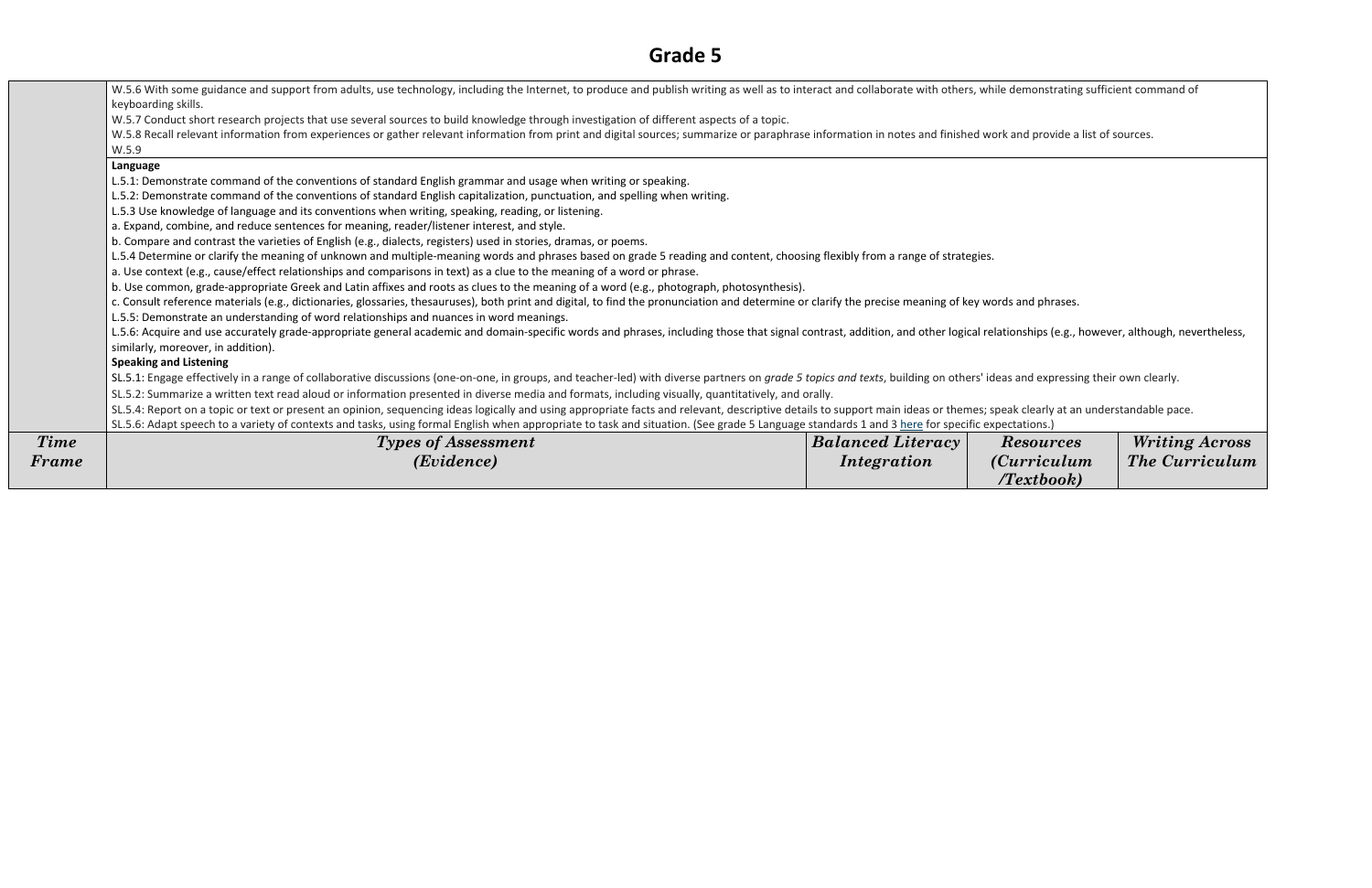| 7-9 weeks |                                                                                               |                                                                                                                                |                                                                                     | <b>Read Aloud</b>                                                            | Journe                             |
|-----------|-----------------------------------------------------------------------------------------------|--------------------------------------------------------------------------------------------------------------------------------|-------------------------------------------------------------------------------------|------------------------------------------------------------------------------|------------------------------------|
|           | RL.5.1                                                                                        | RI.5.1                                                                                                                         | L.5.4                                                                               | <b>Shared Reading</b>                                                        |                                    |
|           | DOK 2 Example: Select a sentence from the<br>paragraph that supports the idea that [idea      | DOK 2 Example: Select two sentences from<br>the passage that show why [inference                                               | DOK 1 Example: Select the phrase from the<br>sentence that shows the meaning of     | <b>Guided Reading</b><br><b>Independent Reading</b>                          | edit<br>Te                         |
|           | about setting]. Example: Which two<br>sentences from the passage show that                    | about topic in passage].                                                                                                       | [target word/phrase].                                                               | <b>Shared Writing</b><br><b>Interactive Writing</b>                          |                                    |
|           | [Character A] thinks he is more important<br>than [Character B]?                              | DOK 3 Example: Part A: Which conclusion<br>can be made about [a specific topic]? Part                                          | DOK 2 Example: What does [target word]<br>mean as used in the sentence? (sentence   | <b>Guided Writing</b><br><b>Independent Writing</b><br>Letter and Word Study | Schol                              |
|           | DOK 3 Example: Part A: What inference                                                         | B: Which sentence from the passage<br>supports the answer in Part A?                                                           | may be provided within the item)                                                    | ** The Daily 5                                                               | <b>Nov</b><br><b>Through</b><br>Cι |
|           | can be made about [a character] based on                                                      |                                                                                                                                | L.5.5                                                                               |                                                                              |                                    |
|           | [specific paragraph(s)]? Part B: Which<br>sentence from the passage supports the              | RI.5.2<br>DOK 2 Example: Which three sentences                                                                                 | DOK 1 Example: What is the meaning of [a<br>common idiom] as it is used in the      |                                                                              | <b>ODE</b>                         |
|           | answer in Part A?                                                                             | should be included in a summary of the<br>passage? Example: Part A: How does the                                               | paragraph?                                                                          |                                                                              |                                    |
|           | <b>RL.5.2</b><br>DOK 2 Example: How do the speaker's<br>thoughts on [topic of poem] reflect a | author support his/her first main idea that<br>[main idea from passage]? Part B: How<br>does the author support his/her second | DOK 2 Example: What is the meaning of [a<br>figurative phrase] as it is used in the |                                                                              |                                    |
|           | theme in the poem? Example: Select three<br>details that should be included in a              | main idea that [main idea from passage]?                                                                                       | passage?<br>DOK 3 Example: Part A: What does [a                                     |                                                                              |                                    |
|           | summary of the passage.                                                                       | DOK 3 Example: Part A: Select two main<br>ideas that are developed in the passage.                                             | specific phrase] mean as used in the<br>sentences? (direct sentences may be         |                                                                              |                                    |
|           | DOK 3 Example: Part A: What is a theme of                                                     | Part B: How does the author develop the                                                                                        | included in the item) Part B: How does this                                         |                                                                              |                                    |
|           | the story? Part B: How do [Character A's]<br>actions support the theme in Part A?             | main ideas in Part A?                                                                                                          | meaning show what [a character] thinks<br>about [a specific event in the passage]?  |                                                                              |                                    |
|           | <b>RL.5.3</b>                                                                                 | RI.5.3<br>DOK 2 Example: What is the relationship                                                                              |                                                                                     |                                                                              |                                    |
|           | DOK 2 Example: Part A: Why do the                                                             | between [two events] in the passage?                                                                                           |                                                                                     |                                                                              |                                    |
|           | characters prefer [first setting] instead of                                                  | Example: Based on [a specific paragraph],                                                                                      |                                                                                     |                                                                              |                                    |
|           | [second setting]? Part B: What does the<br>answer in Part A show about the                    | what do [two events] have in common?                                                                                           |                                                                                     |                                                                              |                                    |
|           | characters?<br>Example: What do these sentences                                               | DOK 3 Example: How did [a specific event]<br>affect [a later event]?                                                           |                                                                                     |                                                                              |                                    |
|           | [specific sentences provided] reveal about<br>[a relationship between two characters]?        |                                                                                                                                |                                                                                     |                                                                              |                                    |
|           | Example: How does the author describe<br>[Character A] and [Character B] in the               |                                                                                                                                |                                                                                     |                                                                              |                                    |
|           | passage? Select the boxes to show if the<br>phrase refers to Character A, Character B,        |                                                                                                                                |                                                                                     |                                                                              |                                    |
|           | or both characters.                                                                           |                                                                                                                                |                                                                                     |                                                                              |                                    |
|           | DOK 3 Example: Part A: How does<br>[Character A's] opinion about [a subject]                  |                                                                                                                                |                                                                                     |                                                                              |                                    |
|           | differ from [Character B's]? Part B: Which<br>detail from the passage supports the            |                                                                                                                                |                                                                                     |                                                                              |                                    |
|           | answer in Part A?                                                                             |                                                                                                                                |                                                                                     |                                                                              |                                    |

**edit Text** 

| ey's Common Core |
|------------------|
| Teacher's        |
| tion- Online and |
| extbook option   |
| Units 1          |
|                  |

**Scholastic Storyworks**

**Novel Sets Available Through Media Center and Central Storage**

**ODE Model Curriculum**

Social Studies Integrated Narrative and Opinion Writing Word Choice Ideas Dialogue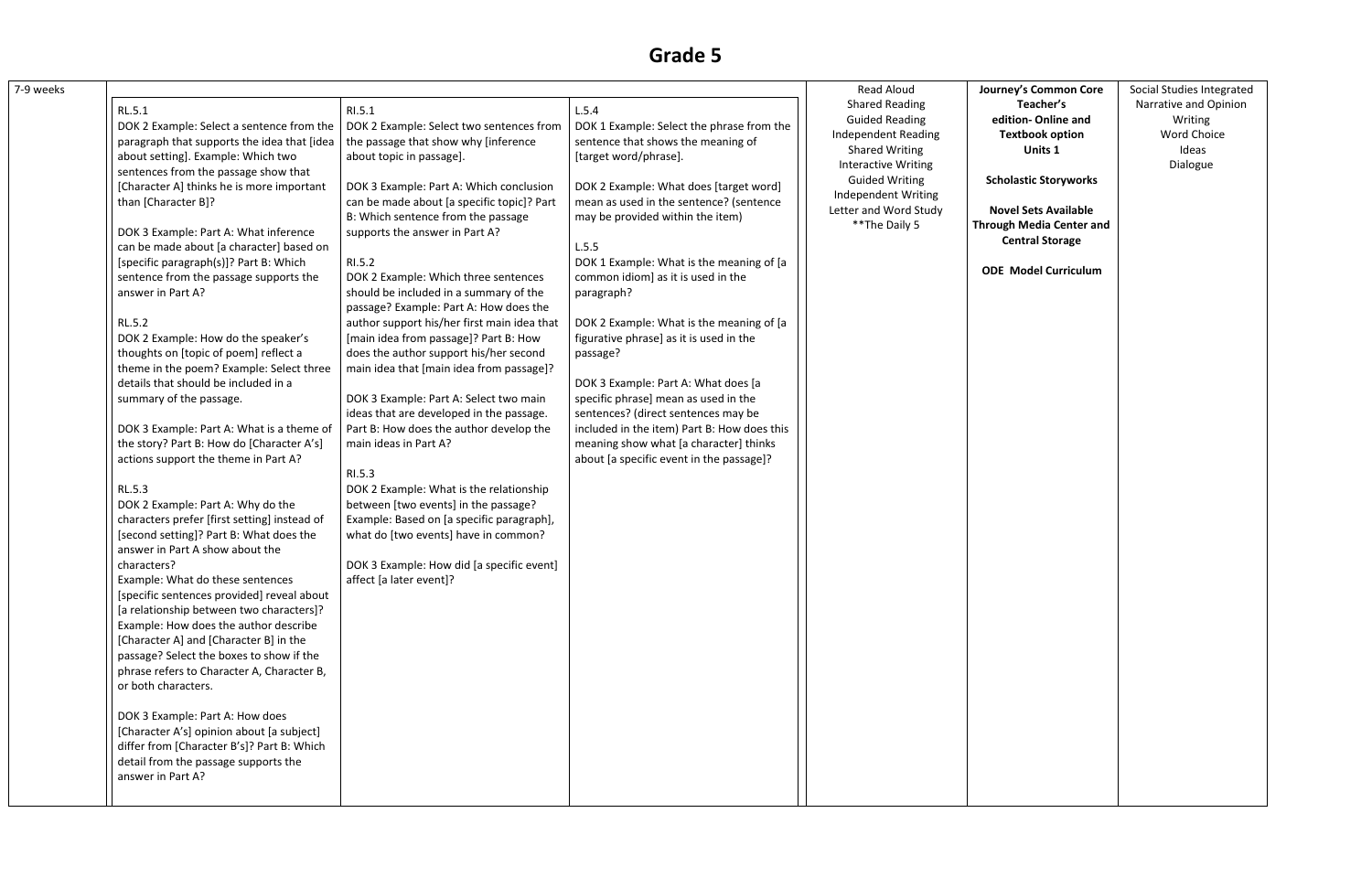| Topics &         |                                                                                                                                                                                                                                                                                                                                                                                                                                                                                                                                                                                                                                                                                                                                                                                                                                                                                                                                                                                     |                                                                                                                                                                                                                                                                                                                                                                                                                                                                                                                                                                                                                                                                                  |  |  |  |
|------------------|-------------------------------------------------------------------------------------------------------------------------------------------------------------------------------------------------------------------------------------------------------------------------------------------------------------------------------------------------------------------------------------------------------------------------------------------------------------------------------------------------------------------------------------------------------------------------------------------------------------------------------------------------------------------------------------------------------------------------------------------------------------------------------------------------------------------------------------------------------------------------------------------------------------------------------------------------------------------------------------|----------------------------------------------------------------------------------------------------------------------------------------------------------------------------------------------------------------------------------------------------------------------------------------------------------------------------------------------------------------------------------------------------------------------------------------------------------------------------------------------------------------------------------------------------------------------------------------------------------------------------------------------------------------------------------|--|--|--|
| <b>Standards</b> | Literature<br><b>Key Ideas and Details</b>                                                                                                                                                                                                                                                                                                                                                                                                                                                                                                                                                                                                                                                                                                                                                                                                                                                                                                                                          | Informational<br><b>Key Ideas and Details</b>                                                                                                                                                                                                                                                                                                                                                                                                                                                                                                                                                                                                                                    |  |  |  |
| Q2               | RL.5.1 Quote accurately from a text when explaining what the text says explicitly and when drawing<br>inferences from the text.<br><b>Craft and Structure</b><br>RL.5.4 Determine the meaning of words and phrases as they are used in a text, including figurative<br>language such as metaphors, similes, and idioms.                                                                                                                                                                                                                                                                                                                                                                                                                                                                                                                                                                                                                                                             | RI.5.1 Quote accurately from a text when explaining what the text says explicitly and when drawing inferences from<br>the text.<br><b>Craft and Structure</b><br>RI.5.4 Determine the meaning of general academic and domain-specific words and phrases in a text relevant to a<br>grade 5 topic or subject area.                                                                                                                                                                                                                                                                                                                                                                |  |  |  |
|                  | RL.5.5 Explain how a series of chapters, scenes, or stanzas fits together to provide the overall structure of<br>a particular story, drama, or poem.                                                                                                                                                                                                                                                                                                                                                                                                                                                                                                                                                                                                                                                                                                                                                                                                                                | RI.5.5 Compare and contrast the overall structure (e.g., chronology, comparison, cause/effect, problem/solution) of<br>events, ideas, concepts, or information in two or more texts.                                                                                                                                                                                                                                                                                                                                                                                                                                                                                             |  |  |  |
|                  | RL.5.6 Describe how a narrator's or speaker's point of view and perspective influence how events are<br>described.                                                                                                                                                                                                                                                                                                                                                                                                                                                                                                                                                                                                                                                                                                                                                                                                                                                                  | RI.5.6 Analyze multiple accounts of the same event or topic, noting important similarities and differences in the<br>perspectives they represent.                                                                                                                                                                                                                                                                                                                                                                                                                                                                                                                                |  |  |  |
|                  | Previous Grade Level Statement: In the previous grade level, students were expected to understand words<br>as used in the text, including those that allude to significant characters used in mythology. They were<br>expected to describe the structural elements of poems, drama, and prose when speaking or writing about<br>a text. Students were also expected to know the difference between first and third person point of view<br>and perspective.<br>Next Grade Level Statement: In the next grade level, students are expected to create meaning of words<br>and phrases by identifying and analyzing an author's style, determining point of view (first person, third<br>person - limited, omniscient) and explaining how the author's choice of narration impacts how the story is<br>told (perspective). Students will also analyze the connotative meaning of words (feelings associated with<br>words) and tone (the author's attitude toward his or her subject). | Previous Grade Level Statement: Students were expected to determine the meaning of words using context and<br>describe the overall structure of a text. They also compared and contrasted primary and secondary sources of the<br>same event.<br>Next Grade Level Statement: In the next grade level students are expected to determine the meaning of words in<br>context and the figurative, connotative, and technical meanings. Students are expected to analyze how parts of texts<br>contribute to the overall development of the text and ideas. Students are also expected to determine an author's<br>perspective and purpose in a text and explain how it is conveyed. |  |  |  |
|                  | <b>Writing: Opinion 2-3 Weeks</b>                                                                                                                                                                                                                                                                                                                                                                                                                                                                                                                                                                                                                                                                                                                                                                                                                                                                                                                                                   |                                                                                                                                                                                                                                                                                                                                                                                                                                                                                                                                                                                                                                                                                  |  |  |  |
|                  | W.5.1 Write opinion pieces on topics or texts, supporting a point of view with reasons and information.<br>a. Introduce a topic or text clearly, state an opinion, and create an organizational structure in which ideas are logically grouped to support the writer's purpose.<br>b. Provide logically ordered reasons that are supported by facts and details.<br>c. Link opinion and reasons using words, phrases, and clauses (e.g., consequently, specifically).<br>d. Provide a concluding statement or section related to the opinion presented.                                                                                                                                                                                                                                                                                                                                                                                                                             |                                                                                                                                                                                                                                                                                                                                                                                                                                                                                                                                                                                                                                                                                  |  |  |  |
|                  | W.5.4: Produce clear and coherent writing in which the development and organization are appropriate to task, purpose, and audience.                                                                                                                                                                                                                                                                                                                                                                                                                                                                                                                                                                                                                                                                                                                                                                                                                                                 |                                                                                                                                                                                                                                                                                                                                                                                                                                                                                                                                                                                                                                                                                  |  |  |  |

W.5.5: With guidance and support from peers and adults, develop and strengthen writing as needed by planning, revising, editing, rewriting, or trying a new approach.

W.5.6 With some guidance and support from adults, use technology, including the Internet, to produce and publish writing as well as to interact and collaborate with others, while demonstrating sufficient command of keyboarding skills.

W.5.7 Conduct short research projects that use several sources to build knowledge through investigation of different aspects of a topic.

| lys explicitly and when drawing inferences from                                                                                              |
|----------------------------------------------------------------------------------------------------------------------------------------------|
| ific words and phrases in a text relevant to a                                                                                               |
| comparison, cause/effect, problem/solution) of                                                                                               |
| mportant similarities and differences in the                                                                                                 |
| e the meaning of words using context and<br>rasted primary and secondary sources of the                                                      |
| ected to determine the meaning of words in<br>dents are expected to analyze how parts of texts<br>are also expected to determine an author's |
|                                                                                                                                              |
|                                                                                                                                              |
|                                                                                                                                              |
|                                                                                                                                              |
|                                                                                                                                              |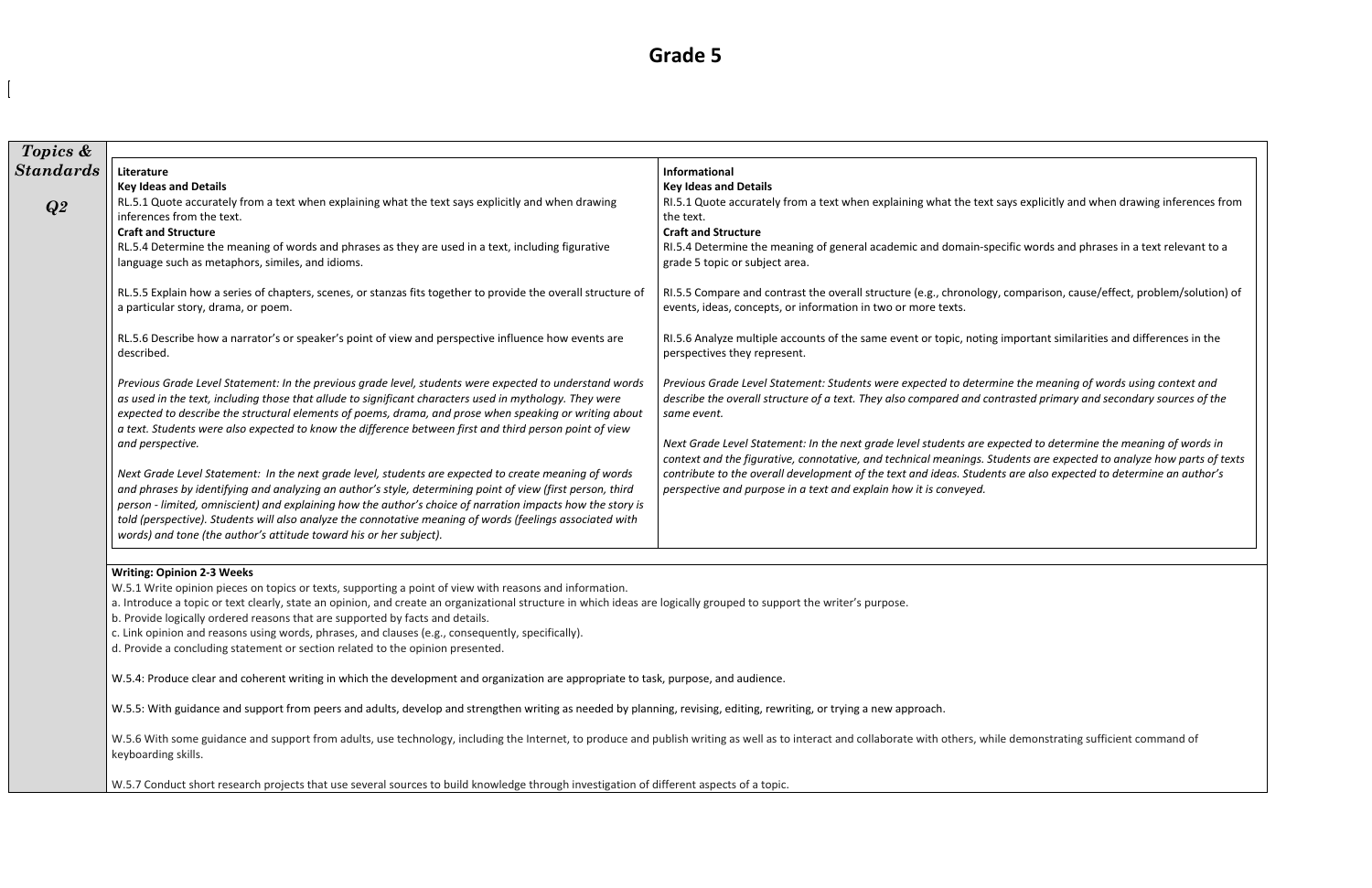W.5.8 Recall relevant information from experiences or gather relevant information from print and digital sources; summarize or paraphrase information in notes and finished work and provide a list of sources.

W.5.9: Draw evidence from literary or informational texts to support analysis, reflection, and research.

#### **Informative/Explanatory 6 Weeks Into Q3**

a. Introduce a topic clearly, provide a general observation and focus, and group related information logically; include formatting (e.g., headings), illustrations, and multimedia to aid in comprehension, if needed. b. Develop the topic with facts, definitions, concrete details, quotations, or other information and examples related to the topic.

W.5.2 Write informative/explanatory texts to examine a topic and convey ideas and information clearly.

c. Link ideas within and across categories of information using words, phrases, and clauses (e.g., in contrast, especially).

d. Use precise language and domain specific vocabulary to inform about or explain the topic. e. Provide a concluding statement or section related to the information or explanation presented.

|             | W.5.4                                                                                                                                                                                                  |                            |                           |  |  |
|-------------|--------------------------------------------------------------------------------------------------------------------------------------------------------------------------------------------------------|----------------------------|---------------------------|--|--|
|             | W.5.5                                                                                                                                                                                                  |                            |                           |  |  |
|             | W.5.6                                                                                                                                                                                                  |                            |                           |  |  |
|             | W.5.7                                                                                                                                                                                                  |                            |                           |  |  |
|             | W.5.8                                                                                                                                                                                                  |                            |                           |  |  |
|             | W.5.9                                                                                                                                                                                                  |                            |                           |  |  |
|             | Language                                                                                                                                                                                               |                            |                           |  |  |
|             | L.5.1: Demonstrate command of the conventions of standard English grammar and usage when writing or speaking.                                                                                          |                            |                           |  |  |
|             | L.5.2: Demonstrate command of the conventions of standard English capitalization, punctuation, and spelling when writing.                                                                              |                            |                           |  |  |
|             | L.5.3 Use knowledge of language and its conventions when writing, speaking, reading, or listening.                                                                                                     |                            |                           |  |  |
|             | a. Expand, combine, and reduce sentences for meaning, reader/listener interest, and style.                                                                                                             |                            |                           |  |  |
|             | b. Compare and contrast the varieties of English (e.g., dialects, registers) used in stories, dramas, or poems.                                                                                        |                            |                           |  |  |
|             | L.5.4 Determine or clarify the meaning of unknown and multiple-meaning words and phrases based on grade 5 reading and content, choosing flexibly from a range of strategies.                           |                            |                           |  |  |
|             | a. Use context (e.g., cause/effect relationships and comparisons in text) as a clue to the meaning of a word or phrase.                                                                                |                            |                           |  |  |
|             | b. Use common, grade-appropriate Greek and Latin affixes and roots as clues to the meaning of a word (e.g., photograph, photosynthesis).                                                               |                            |                           |  |  |
|             | c. Consult reference materials (e.g., dictionaries, glossaries, thesauruses), both print and digital, to find the pronunciation and determine or clarify the precise meaning of key words and phrases. |                            |                           |  |  |
|             | L.5.5: Demonstrate an understanding of word relationships and nuances in word meanings.                                                                                                                |                            |                           |  |  |
|             | L.5.6: Acquire and use accurately grade-appropriate general academic and domain-specific words and phrases, including those that signal contrast, addition, and other logical relationships (e.g., I   |                            |                           |  |  |
|             | similarly, moreover, in addition).                                                                                                                                                                     |                            |                           |  |  |
|             | <b>Speaking and Listening</b>                                                                                                                                                                          |                            |                           |  |  |
|             | SL.5.1: Engage effectively in a range of collaborative discussions (one-on-one, in groups, and teacher-led) with diverse partners on grade 5 topics and texts, building on others' ideas and expressii |                            |                           |  |  |
|             | SL.5.2: Summarize a written text read aloud or information presented in diverse media and formats, including visually, quantitatively, and orally.                                                     |                            |                           |  |  |
|             | SL.5.4: Report on a topic or text or present an opinion, sequencing ideas logically and using appropriate facts and relevant, descriptive details to support main ideas or themes; speak clearly at ar |                            |                           |  |  |
|             | SL.5.6: Adapt speech to a variety of contexts and tasks, using formal English when appropriate to task and situation. (See grade 5 Language standards 1 and 3 here for specific expectations.)         |                            |                           |  |  |
| <b>Time</b> | <b>Types of Assessment</b>                                                                                                                                                                             | <b>Balanced Literacy</b>   | <b>Resources</b>          |  |  |
| Frame       | ( <i>Evidence</i> )                                                                                                                                                                                    | Integration                | <i>(Curriculu:</i>        |  |  |
|             |                                                                                                                                                                                                        |                            |                           |  |  |
|             |                                                                                                                                                                                                        |                            | Textbook                  |  |  |
| 7-9 weeks   |                                                                                                                                                                                                        | <b>Read Aloud</b>          | Journey's Common          |  |  |
|             |                                                                                                                                                                                                        | <b>Shared Reading</b>      | Teacher's                 |  |  |
|             |                                                                                                                                                                                                        | <b>Guided Reading</b>      | edition-Online a          |  |  |
|             |                                                                                                                                                                                                        | <b>Independent Reading</b> | <b>Textbook option</b>    |  |  |
|             |                                                                                                                                                                                                        | <b>Shared Writing</b>      | Units 2 and 3             |  |  |
|             |                                                                                                                                                                                                        | <b>Interactive Writing</b> |                           |  |  |
|             |                                                                                                                                                                                                        | <b>Guided Writing</b>      | <b>Scholastic Storywo</b> |  |  |

ips (e.g., however, although, nevertheless,

expressing their own clearly.

Bearly at an understandable pace.

| <b>Resources</b><br><i>(Curriculum</i> )<br>Textbook | <b>Writing Across</b><br><b>The Curriculum</b> |
|------------------------------------------------------|------------------------------------------------|
| <b>Journey's Common Core</b>                         | Social Studies Integrated                      |
| Teacher's                                            | <b>Narrative Writing</b>                       |
| edition-Online and                                   | <b>Word Choice</b>                             |
| <b>Textbook option</b>                               | Ideas                                          |
| Units 2 and 3                                        | Dialogue                                       |
| <b>Scholastic Storyworks</b>                         |                                                |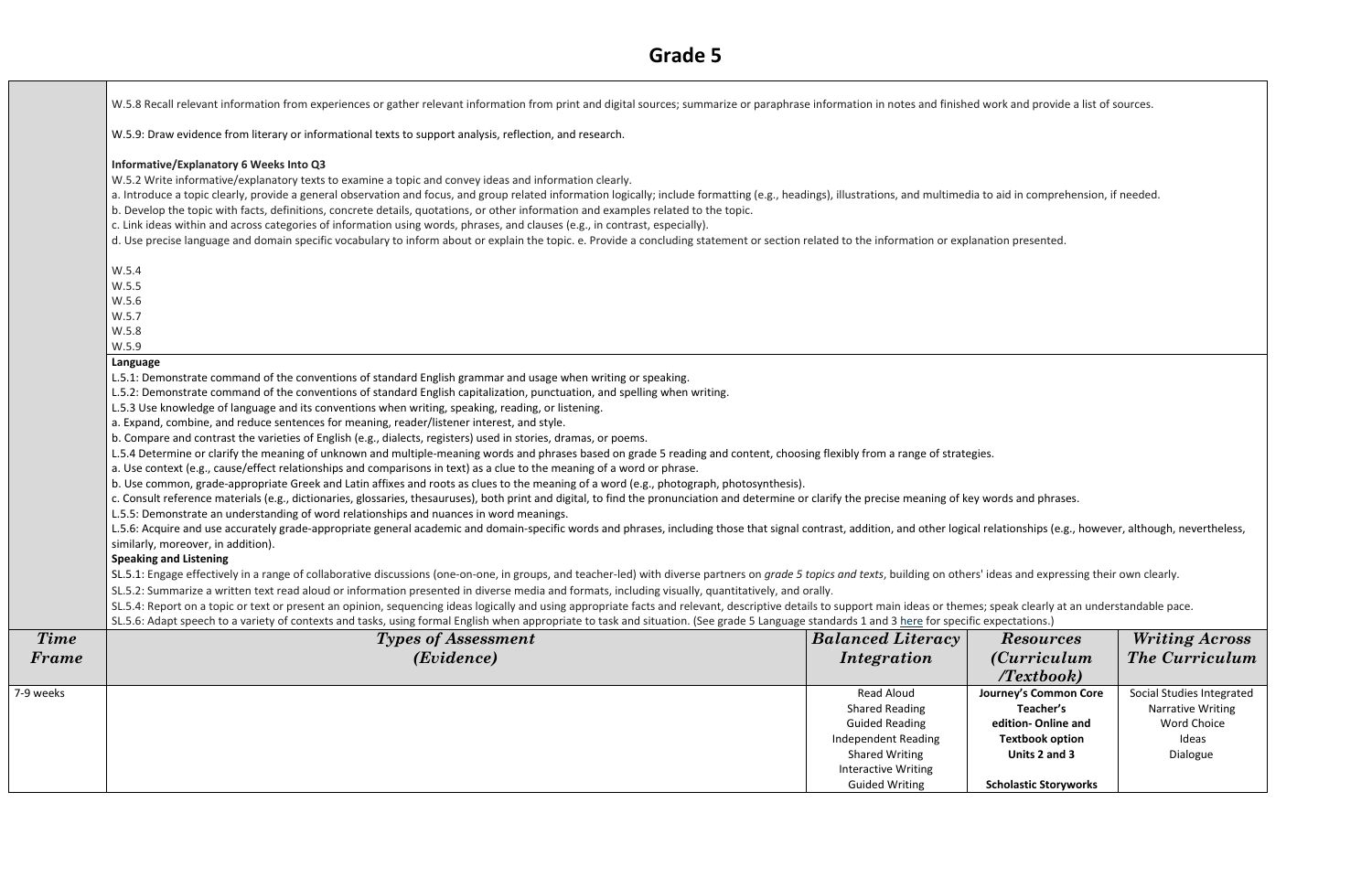| <b>RL.5.4</b>                                                                                                                                                                                                                                                                               | RI.5.4                                                                                                                                                                                                                    | L.5.4                                                                                                                                                                                                                                                   | Independent Writing                     |                              |
|---------------------------------------------------------------------------------------------------------------------------------------------------------------------------------------------------------------------------------------------------------------------------------------------|---------------------------------------------------------------------------------------------------------------------------------------------------------------------------------------------------------------------------|---------------------------------------------------------------------------------------------------------------------------------------------------------------------------------------------------------------------------------------------------------|-----------------------------------------|------------------------------|
| DOK 1 Example: Which phrase from the<br>passage helps the reader understand the<br>meaning of [target word/phrase]?                                                                                                                                                                         | DOK 1 Example: Which phrase from the<br>sentence provides an example of the<br>meaning of [a domain-specific<br>word/phrase]?                                                                                             | DOK 1 Example: Select the phrase from the<br>sentence that shows the meaning of<br>[target word/phrase].                                                                                                                                                | Letter and Word Study<br>** The Daily 5 | <b>Nov</b><br><b>Through</b> |
| DOK 2 Example: What does the word<br>["target word"] show about [a character]?<br>Example: What does ["a target phrase"]<br>mean as it relates to [a character]?<br>DOK 3 Example: Part A: The author uses<br>["a target phrase"] to describe [a<br>character] throughout the passage. What | DOK 2 Example: What does the word [a<br>general academic word] mean as used in<br>the sentence? (sentence provided within<br>the item)<br>DOK 3 Example: Part A: What does the<br>phrase [a general academic phrase] mean | DOK 2 Example: What does [target word]<br>mean as used in the sentence? (sentence<br>may be provided within the item)<br>L.5.5<br>DOK 1 Example: What is the meaning of [a<br>common idiom] as it is used in the<br>paragraph?                          |                                         | ODE <sub>I</sub>             |
| is the meaning of ["the target phrase"] as<br>used in the passage? Part B: Which detail<br>helps the reader understand the meaning<br>of [target phrase]?                                                                                                                                   | as used in [a specific paragraph]? Part B:<br>Select the phrase from [the specific<br>paragraph] that gives a clue to the<br>meaning of [the general academic phrase].                                                    | DOK 2 Example: What is the meaning of [a<br>figurative phrase] as it is used in the<br>passage?                                                                                                                                                         |                                         |                              |
| <b>RL.5.5</b><br>DOK 2 Example: What is the purpose of [a<br>specific paragraph(s)]? Example: How do<br>the events in [a set of paragraphs]<br>contribute to the story?                                                                                                                     | RI.5.5<br>DOK 2 Example: Both passages are<br>structured [specific structural technique].<br>Why do both authors structure the<br>passage this way?                                                                       | DOK 3 Example: Part A: What does [a<br>specific phrase] mean as used in the<br>sentences? (direct sentences may be<br>included in the item) Part B: How does this<br>meaning show what [a character] thinks<br>about [a specific event in the passage]? |                                         |                              |
| DOK 3 Example: How does [a specific<br>paragraph] contribute to the resolution of<br>the story?                                                                                                                                                                                             | DOK 3 Example: How does the structure of<br>Passage 1 differ from Passage 2?                                                                                                                                              |                                                                                                                                                                                                                                                         |                                         |                              |
| RL.5.6<br>DOK 2 Example: How does the narrator's<br>perspective influence how the story is<br>told? Example: Part A: From whose point                                                                                                                                                       | RI.5.6<br>DOK 2 Example: Passage 1 says that<br>[perspective on topic]. How does Passage 2<br>develop a different perspective?                                                                                            |                                                                                                                                                                                                                                                         |                                         |                              |
| of view is the story told? Part B: How does<br>the point of view in Part A affect what the<br>reader knows about [a character's action]?                                                                                                                                                    | DOK 3 Example: Which sentence shows<br>what the authors of Passage 1 and Passage<br>2 have learned about [a specific subject]?<br>Example: How does Passage 1 present                                                     |                                                                                                                                                                                                                                                         |                                         |                              |
| DOK 3 Example: Part A: How does [the<br>speaker's] perspective influence his/her<br>actions? Part B: Select two sentences from<br>the passage that support the answer in<br>Part A.                                                                                                         | information about [a subject] differently<br>than Passage 2?                                                                                                                                                              |                                                                                                                                                                                                                                                         |                                         |                              |

| <b>Novel Sets Available</b><br><b>Irough Media Center and</b><br><b>Central Storage</b> |  |
|-----------------------------------------------------------------------------------------|--|
| <b>ODE Model Curriculum</b>                                                             |  |
|                                                                                         |  |
|                                                                                         |  |
|                                                                                         |  |
|                                                                                         |  |
|                                                                                         |  |
|                                                                                         |  |
|                                                                                         |  |
|                                                                                         |  |
|                                                                                         |  |
|                                                                                         |  |
|                                                                                         |  |
|                                                                                         |  |
|                                                                                         |  |
|                                                                                         |  |
|                                                                                         |  |
|                                                                                         |  |
|                                                                                         |  |
|                                                                                         |  |
|                                                                                         |  |

| $\sqrt{ }$<br>lcs œ<br>. |            |                      |
|--------------------------|------------|----------------------|
| $\sim$ $\sim$<br>n.      | 'iterature | <b>Informational</b> |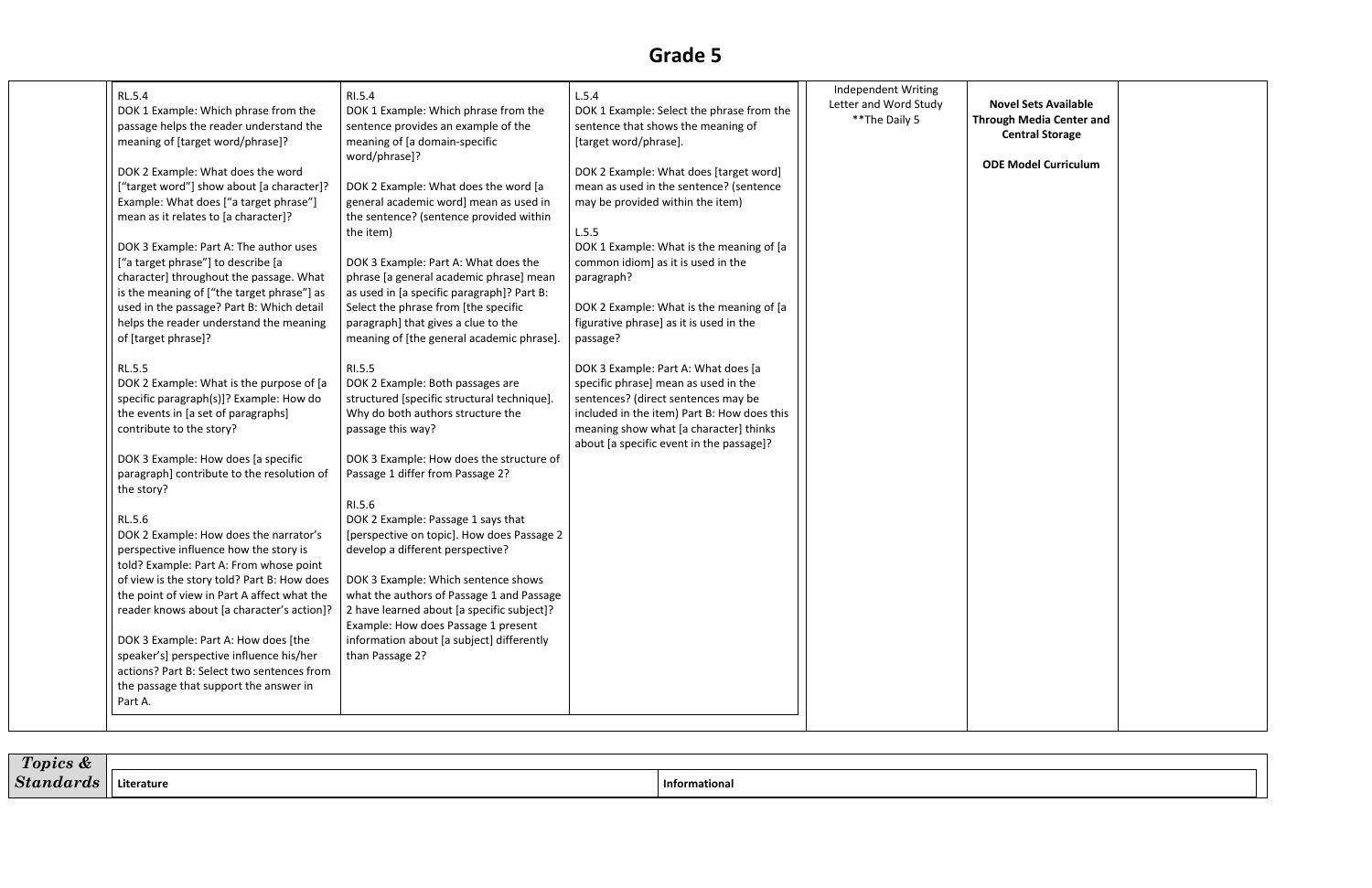| Literature<br><b>Key Ideas and Details</b><br>RL.5.1 Quote accurately from a text when explaining what the text says explicitly and when drawing<br>inferences from the text.                                                                                                                                                     | Informational<br><b>Key Ideas and Details</b><br>RI.5.1 Quote accurately from a text when explaining what the text says explicitly and when drawing inferences from<br>the text.                                                                                                                                                                                                                      |
|-----------------------------------------------------------------------------------------------------------------------------------------------------------------------------------------------------------------------------------------------------------------------------------------------------------------------------------|-------------------------------------------------------------------------------------------------------------------------------------------------------------------------------------------------------------------------------------------------------------------------------------------------------------------------------------------------------------------------------------------------------|
| <b>Integration of Knowledge and Ideas- 4 Weeks</b><br>RL.5.7 Analyze how visual and multimedia elements contribute to the meaning, tone, mood, or appeal of a<br>text (e.g., graphic novel, multimedia presentation of fiction, folktale, myth, poem).                                                                            | <b>Integration of Knowledge and Ideas- 4 Weeks</b><br>RI.5.7 Draw on information from multiple print or digital sources, demonstrating the ability to locate an answer to a<br>question quickly or to solve a problem efficiently.                                                                                                                                                                    |
| RL.5.9 Compare and contrast stories in the same genre (e.g., mysteries and adventure stories) on their<br>approaches to similar themes and topics.                                                                                                                                                                                | RI.5.8 Explain how an author uses evidence to support particular points in a text, identifying which evidence supports<br>corresponding point(s).                                                                                                                                                                                                                                                     |
| <b>Craft &amp; Structure-4-5 Weeks</b><br>RL.5.4 Determine the meaning of words and phrases as they are used in a text, including figurative                                                                                                                                                                                      | RI.5.9 Integrate information from several texts on the same topic in order to write or speak about the subject<br>knowledgeably.                                                                                                                                                                                                                                                                      |
| language such as metaphors, similes, and idioms.<br>RL.5.5 Explain how a series of chapters, scenes, or stanzas fits together to provide the overall structure of<br>a particular story, drama, or poem.                                                                                                                          | <b>Craft &amp; Structure-4-5 Weeks</b><br>RI.5.4 Determine the meaning of general academic and domain-specific words and phrases in a text relevant to a<br>grade 5 topic or subject area.                                                                                                                                                                                                            |
| RL.5.6 Describe how a narrator's or speaker's point of view and perspective influence how events are<br>described.                                                                                                                                                                                                                | RI.5.5 Compare and contrast the overall structure (e.g., chronology, comparison, cause/effect, problem/solution) of<br>events, ideas, concepts, or information in two or more texts.                                                                                                                                                                                                                  |
| Integration of Knowledge and Ideas:<br>Previous Grade Level Progression Statement In the previous grade level, students were expected to make<br>connections between the text and a visual or oral presentation of the text and compare and contrast                                                                              | RI.5.6 Analyze multiple accounts of the same event or topic, noting important similarities and differences in the<br>perspectives they represent.                                                                                                                                                                                                                                                     |
| similar themes and topics as well as patterns of events in diverse literature from different cultures.<br>Next Grade Level Progression Statement In the next grade level, students are expected to compare and                                                                                                                    | Integration of Knowledge and Ideas:<br>Previous Grade Level Progression Statement In the previous grade level, students were expected to interpret and<br>explain information presented visually, orally, or quantitatively. They explained how an author uses evidence to                                                                                                                            |
| contrast a story, drama, or poem with audio, video, or live version of the text. Students will also be<br>expected to compare and contrast text in different forms or genres.                                                                                                                                                     | support particular points in a text, and integrate information from two texts on the same topic.                                                                                                                                                                                                                                                                                                      |
| <b>Craft &amp; Structure:</b><br>Previous Grade Level Statement: In the previous grade level, students were expected to understand words<br>as used in the text, including those that allude to significant characters used in mythology. They were                                                                               | Next Grade Level Progression Statement In the next grade level, students are expected to gather and integrate<br>information presented in multiple formats to draw conclusions, trace, and evaluate argument to determine claims<br>that are supported by evidence from those that are not, and compare and contrast different types of text on the same<br>topic while analyzing the author's craft. |
| expected to describe the structural elements of poems, drama, and prose when speaking or writing about<br>a text. Students were also expected to know the difference between first and third person point of view<br>and perspective.                                                                                             | <b>Craft &amp; Structure:</b><br>Previous Grade Level Statement: Students were expected to determine the meaning of words using context and<br>describe the overall structure of a text. They also compared and contrasted primary and secondary sources of the                                                                                                                                       |
| Next Grade Level Statement: In the next grade level, students are expected to create meaning of words<br>and phrases by identifying and analyzing an author's style, determining point of view (first person, third<br>person - limited, omniscient) and explaining how the author's choice of narration impacts how the story is | same event.<br>Next Grade Level Statement: In the next grade level students are expected to determine the meaning of words in                                                                                                                                                                                                                                                                         |
| told (perspective). Students will also analyze the connotative meaning of words (feelings associated with<br>words) and tone (the author's attitude toward his or her subject).                                                                                                                                                   | context and the figurative, connotative, and technical meanings. Students are expected to analyze how parts of texts<br>contribute to the overall development of the text and ideas. Students are also expected to determine an author's<br>perspective and purpose in a text and explain how it is conveyed.                                                                                         |

**Writing:**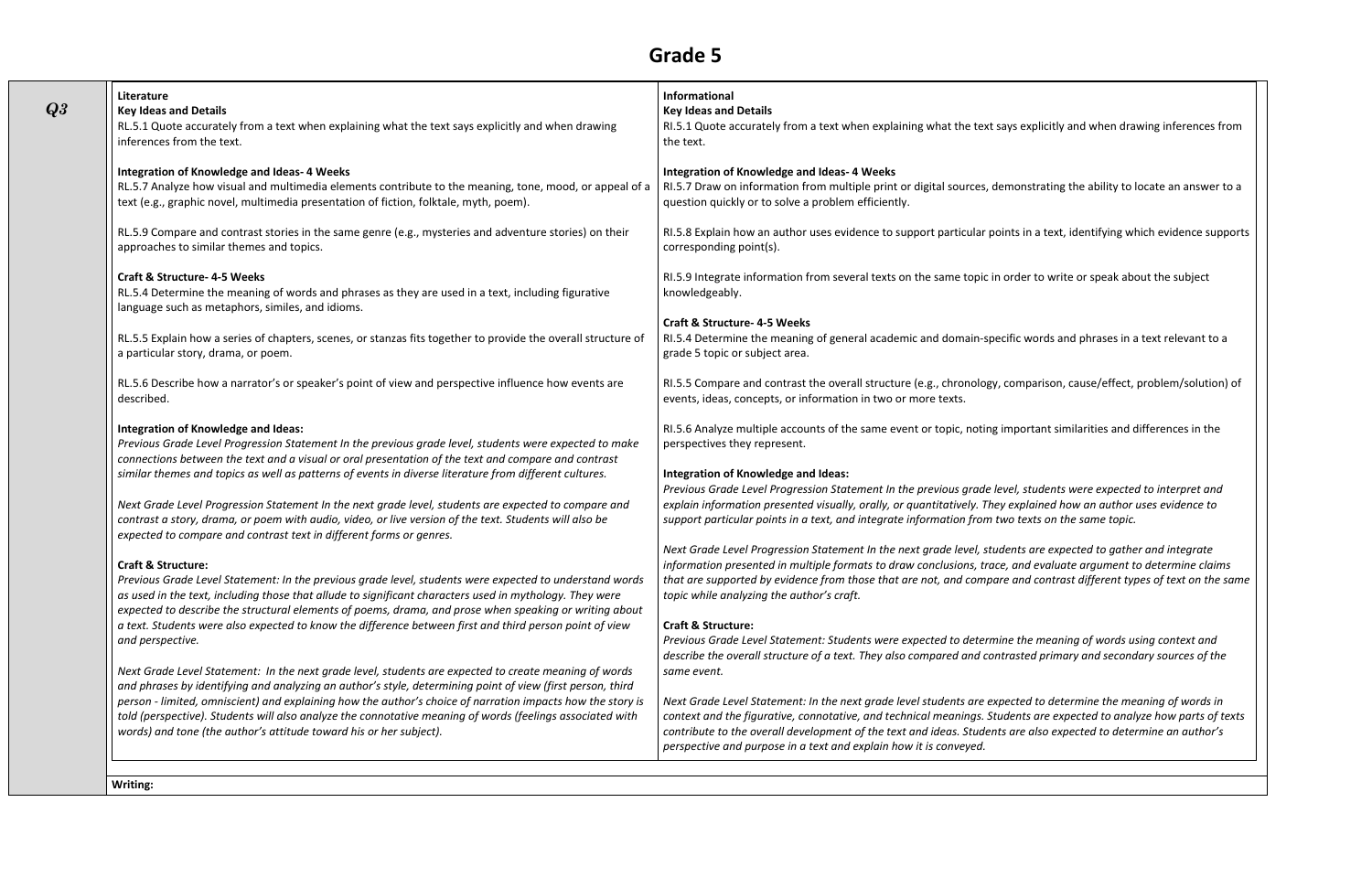#### **Informative/Explanatory- 6 Weeks**

W.5.2 Write informative/explanatory texts to examine a topic and convey ideas and information clearly.

a. Introduce a topic clearly, provide a general observation and focus, and group related information logically; include formatting (e.g., headings), illustrations, and multimedia to aid in comprehension, if needed. b. Develop the topic with facts, definitions, concrete details, quotations, or other information and examples related to the topic.

c. Link ideas within and across categories of information using words, phrases, and clauses (e.g., in contrast, especially).

W.5.6 With some guidance and support from adults, use technology, including the Internet, to produce and publish writing as well as to interact and collaborate with others, while demonstrating sufficient command of keyboarding skills.

W.5.7 Conduct short research projects that use several sources to build knowledge through investigation of different aspects of a topic.

W.5.8 Recall relevant information from experiences or gather relevant information from print and digital sources; summarize or paraphrase information in notes and finished work and provide a list of sources.

d. Use precise language and domain specific vocabulary to inform about or explain the topic. e. Provide a concluding statement or section related to the information or explanation presented.

W.5.4: Produce clear and coherent writing in which the development and organization are appropriate to task, purpose, and audience.

W.5.5: With guidance and support from peers and adults, develop and strengthen writing as needed by planning, revising, editing, rewriting, or trying a new approach.

W.5.9: Draw evidence from literary or informational texts to support analysis, reflection, and research.

#### **Opinion- 3 Weeks**

W.5.1 Write opinion pieces on topics or texts, supporting a point of view with reasons and information.

L.5.6: Acquire and use accurately grade-appropriate general academic and domain-specific words and phrases, including those that signal contrast, addition, and other logical relationships (e.g., however, although, neverthe similarly, moreover, in addition).

a. Introduce a topic or text clearly, state an opinion, and create an organizational structure in which ideas are logically grouped to support the writer's purpose.

b. Provide logically ordered reasons that are supported by facts and details.

c. Link opinion and reasons using words, phrases, and clauses (e.g., consequently, specifically).

d. Provide a concluding statement or section related to the opinion presented.

- W.5.4
- W.5.5
- W.5.6

W.5.7

W.5.8

W.5.9

#### **Language**

L.5.1: Demonstrate command of the conventions of standard English grammar and usage when writing or speaking.

L.5.2: Demonstrate command of the conventions of standard English capitalization, punctuation, and spelling when writing.

L.5.3 Use knowledge of language and its conventions when writing, speaking, reading, or listening.

a. Expand, combine, and reduce sentences for meaning, reader/listener interest, and style.

b. Compare and contrast the varieties of English (e.g., dialects, registers) used in stories, dramas, or poems.

L.5.4 Determine or clarify the meaning of unknown and multiple-meaning words and phrases based on grade 5 reading and content, choosing flexibly from a range of strategies.

a. Use context (e.g., cause/effect relationships and comparisons in text) as a clue to the meaning of a word or phrase.

b. Use common, grade-appropriate Greek and Latin affixes and roots as clues to the meaning of a word (e.g., photograph, photosynthesis).

c. Consult reference materials (e.g., dictionaries, glossaries, thesauruses), both print and digital, to find the pronunciation and determine or clarify the precise meaning of key words and phrases.

L.5.5: Demonstrate an understanding of word relationships and nuances in word meanings.

#### **Speaking and Listening**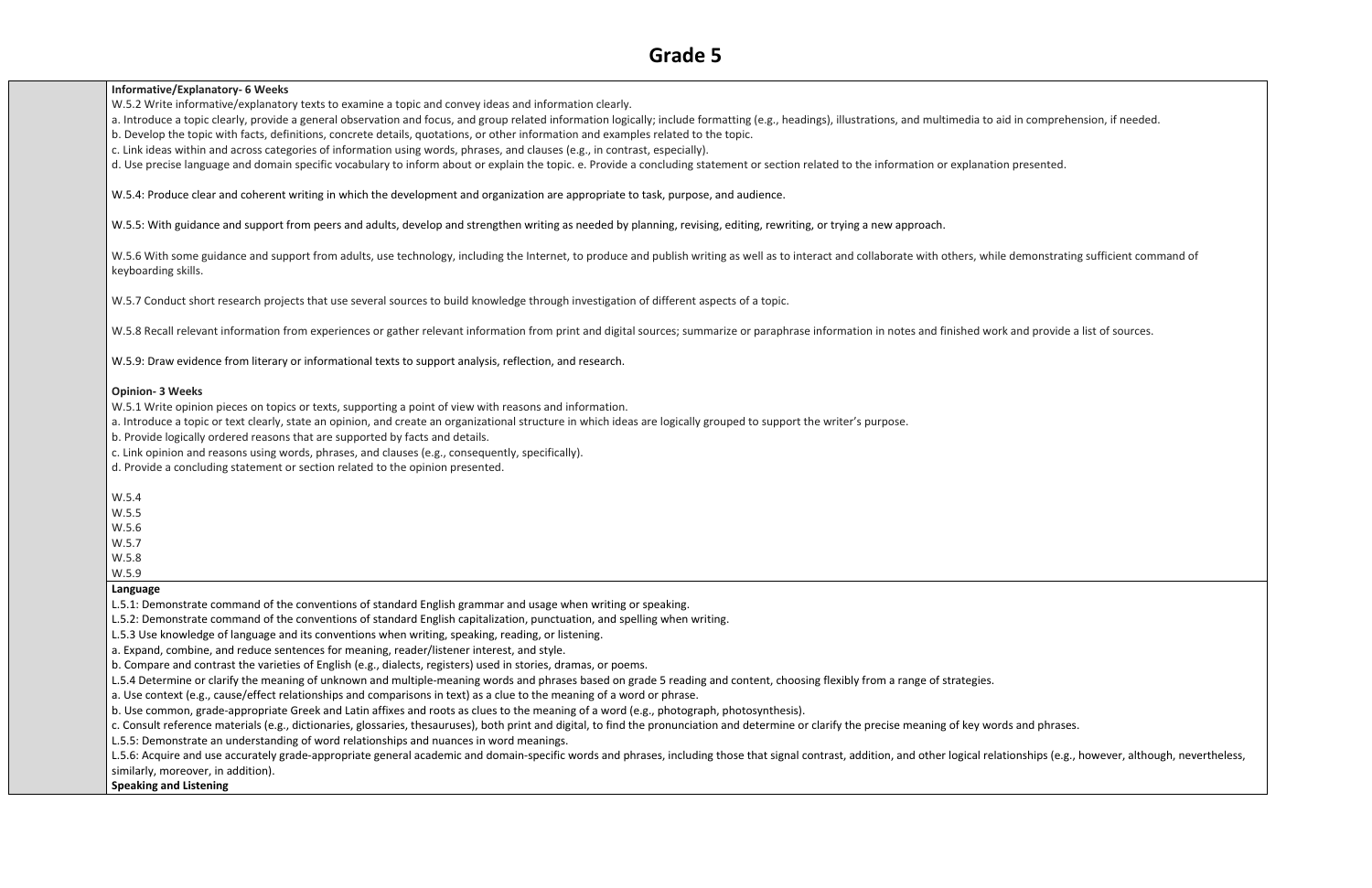|                                                                                                                                                    | SL.5.1: Engage effectively in a range of collaborative discussions (one-on-one, in groups, and teacher-led) with diverse partners on grade 5 topics and texts, building on others' ideas and expressing their own clearly.  |                                                                                |                                                                                                                                                                                                |                            |                                 |                           |
|----------------------------------------------------------------------------------------------------------------------------------------------------|-----------------------------------------------------------------------------------------------------------------------------------------------------------------------------------------------------------------------------|--------------------------------------------------------------------------------|------------------------------------------------------------------------------------------------------------------------------------------------------------------------------------------------|----------------------------|---------------------------------|---------------------------|
| SL.5.2: Summarize a written text read aloud or information presented in diverse media and formats, including visually, quantitatively, and orally. |                                                                                                                                                                                                                             |                                                                                |                                                                                                                                                                                                |                            |                                 |                           |
|                                                                                                                                                    | SL.5.4: Report on a topic or text or present an opinion, sequencing ideas logically and using appropriate facts and relevant, descriptive details to support main ideas or themes; speak clearly at an understandable pace. |                                                                                |                                                                                                                                                                                                |                            |                                 |                           |
|                                                                                                                                                    |                                                                                                                                                                                                                             |                                                                                | SL.5.6: Adapt speech to a variety of contexts and tasks, using formal English when appropriate to task and situation. (See grade 5 Language standards 1 and 3 here for specific expectations.) |                            |                                 |                           |
| <b>Time</b>                                                                                                                                        |                                                                                                                                                                                                                             | <b>Types of Assessment</b>                                                     |                                                                                                                                                                                                | <b>Balanced Literacy</b>   | <b>Resources</b>                | <b>Writing Across</b>     |
| Frame                                                                                                                                              |                                                                                                                                                                                                                             | ( <i>Evidence</i> )                                                            |                                                                                                                                                                                                | Integration                | <i>(Curriculum</i> )            | The Curriculum            |
|                                                                                                                                                    |                                                                                                                                                                                                                             |                                                                                |                                                                                                                                                                                                |                            | $T$ extbook)                    |                           |
| 7-9 weeks                                                                                                                                          |                                                                                                                                                                                                                             |                                                                                |                                                                                                                                                                                                | <b>Read Aloud</b>          | Journey's Common Core           | Social Studies Integrated |
|                                                                                                                                                    |                                                                                                                                                                                                                             |                                                                                |                                                                                                                                                                                                | <b>Shared Reading</b>      | Teacher's                       | Informative and Opinion   |
|                                                                                                                                                    | Integration of Knowledge and Ideas:                                                                                                                                                                                         | <b>Integration of Knowledge and Ideas:</b>                                     | L.5.4                                                                                                                                                                                          | <b>Guided Reading</b>      | edition-Online and              | Writing                   |
|                                                                                                                                                    | <b>RL.5.7</b>                                                                                                                                                                                                               | RI.5.7                                                                         | DOK 1 Example: Select the phrase from the                                                                                                                                                      | Independent Reading        | <b>Textbook option</b>          | <b>Word Choice</b>        |
|                                                                                                                                                    | DOK 2 Example: How does the picture                                                                                                                                                                                         | DOK 2 Example: Select two sentences from                                       | sentence that shows the meaning of                                                                                                                                                             | <b>Shared Writing</b>      | Units 4 and 5                   | Ideas                     |
|                                                                                                                                                    | before [a specific paragraph] help the                                                                                                                                                                                      | [a specific paragraph from print text] that                                    | [target word/phrase].                                                                                                                                                                          | <b>Interactive Writing</b> |                                 | Dialogue                  |
|                                                                                                                                                    | reader understand the story? Example:                                                                                                                                                                                       | support a conclusion from [a digital                                           |                                                                                                                                                                                                | <b>Guided Writing</b>      | <b>Scholastic Storyworks</b>    |                           |
|                                                                                                                                                    | Which detail from the story is supported<br>by the illustration?                                                                                                                                                            | source].                                                                       | DOK 2 Example: What does [target word]<br>mean as used in the sentence? (sentence                                                                                                              | Independent Writing        |                                 |                           |
|                                                                                                                                                    |                                                                                                                                                                                                                             | DOK 3 Example: How does the chart from                                         | may be provided within the item)                                                                                                                                                               | Letter and Word Study      | <b>Novel Sets Available</b>     |                           |
|                                                                                                                                                    | DOK 3 Example: How does the picture help                                                                                                                                                                                    | the webpage improve the reader's                                               |                                                                                                                                                                                                | ** The Daily 5             | <b>Through Media Center and</b> |                           |
|                                                                                                                                                    | develop the mood of the story? Example:                                                                                                                                                                                     | understanding of the information in the                                        | L.5.5                                                                                                                                                                                          |                            | <b>Central Storage</b>          |                           |
|                                                                                                                                                    | Part A: How does the image in Passage 2                                                                                                                                                                                     | passage?                                                                       | DOK 1 Example: What is the meaning of [a                                                                                                                                                       |                            |                                 |                           |
|                                                                                                                                                    | help the reader understand the plot of the                                                                                                                                                                                  |                                                                                | common idiom] as it is used in the                                                                                                                                                             |                            | <b>ODE Model Curriculum</b>     |                           |
|                                                                                                                                                    | story? Part B: Which sentence from the                                                                                                                                                                                      | RI.5.8                                                                         | paragraph?                                                                                                                                                                                     |                            |                                 |                           |
|                                                                                                                                                    | passage supports the answer from Part A?                                                                                                                                                                                    | DOK 2 Example: Which two statements                                            |                                                                                                                                                                                                |                            |                                 |                           |
|                                                                                                                                                    |                                                                                                                                                                                                                             | support the author's point that [a point                                       | DOK 2 Example: What is the meaning of [a                                                                                                                                                       |                            |                                 |                           |
|                                                                                                                                                    | RL.5.9                                                                                                                                                                                                                      | made in the passage]? Example: How does                                        | figurative phrase] as it is used in the                                                                                                                                                        |                            |                                 |                           |
|                                                                                                                                                    | DOK 2 Example: Select two ideas that are                                                                                                                                                                                    | the author support the idea that [idea                                         | passage?                                                                                                                                                                                       |                            |                                 |                           |
|                                                                                                                                                    | found in both Passage 1 and Passage 2.                                                                                                                                                                                      | from passage]?                                                                 |                                                                                                                                                                                                |                            |                                 |                           |
|                                                                                                                                                    | Example: How are Passage 1 and Passage 2                                                                                                                                                                                    |                                                                                | DOK 3 Example: Part A: What does [a                                                                                                                                                            |                            |                                 |                           |
|                                                                                                                                                    | similar/different?                                                                                                                                                                                                          | DOK 3 Example: Part A: What idea does                                          | specific phrase] mean as used in the                                                                                                                                                           |                            |                                 |                           |
|                                                                                                                                                    | DOK 3 Example: Select the boxes to show                                                                                                                                                                                     | the author develop in [a specific<br>paragraph]? Part B: Which detail from the | sentences? (direct sentences may be<br>included in the item) Part B: How does this                                                                                                             |                            |                                 |                           |
|                                                                                                                                                    | whether each approach to develop theme                                                                                                                                                                                      | passage supports the answer in Part A?                                         | meaning show what [a character] thinks                                                                                                                                                         |                            |                                 |                           |
|                                                                                                                                                    | is used in Passage 1, Passage 2, or both                                                                                                                                                                                    |                                                                                | about [a specific event in the passage]?                                                                                                                                                       |                            |                                 |                           |
|                                                                                                                                                    | passages. Example: Part A: How are                                                                                                                                                                                          | RI.5.9                                                                         |                                                                                                                                                                                                |                            |                                 |                           |
|                                                                                                                                                    | Passage 1 and Passage 2 alike? Part B:                                                                                                                                                                                      | DOK 3 Example: Select two details, one                                         |                                                                                                                                                                                                |                            |                                 |                           |
|                                                                                                                                                    | Select two details, one from each passage,                                                                                                                                                                                  | from each passage, that explain why [idea                                      |                                                                                                                                                                                                |                            |                                 |                           |
|                                                                                                                                                    | to support the answer in Part A.                                                                                                                                                                                            | about a topic]. Example: Select the boxes                                      |                                                                                                                                                                                                |                            |                                 |                           |
|                                                                                                                                                    |                                                                                                                                                                                                                             | to show whether the idea was developed                                         |                                                                                                                                                                                                |                            |                                 |                           |
|                                                                                                                                                    | <b>Craft and Structure</b>                                                                                                                                                                                                  | in Passage 1, in Passage 2, or in both                                         |                                                                                                                                                                                                |                            |                                 |                           |
|                                                                                                                                                    | <b>RL.5.4</b>                                                                                                                                                                                                               | passages.                                                                      |                                                                                                                                                                                                |                            |                                 |                           |
|                                                                                                                                                    | DOK 1 Example: Which phrase from the                                                                                                                                                                                        |                                                                                |                                                                                                                                                                                                |                            |                                 |                           |
|                                                                                                                                                    | passage helps the reader understand the                                                                                                                                                                                     | <b>Craft and Structure</b>                                                     |                                                                                                                                                                                                |                            |                                 |                           |
|                                                                                                                                                    | meaning of [target word/phrase]?                                                                                                                                                                                            | RI.5.4                                                                         |                                                                                                                                                                                                |                            |                                 |                           |
|                                                                                                                                                    |                                                                                                                                                                                                                             | DOK 1 Example: Which phrase from the                                           |                                                                                                                                                                                                |                            |                                 |                           |
|                                                                                                                                                    | DOK 2 Example: What does the word<br>["target word"] show about [a character]?                                                                                                                                              | sentence provides an example of the<br>meaning of [a domain-specific           |                                                                                                                                                                                                |                            |                                 |                           |
|                                                                                                                                                    |                                                                                                                                                                                                                             | word/phrase]?                                                                  |                                                                                                                                                                                                |                            |                                 |                           |
|                                                                                                                                                    |                                                                                                                                                                                                                             |                                                                                |                                                                                                                                                                                                |                            |                                 |                           |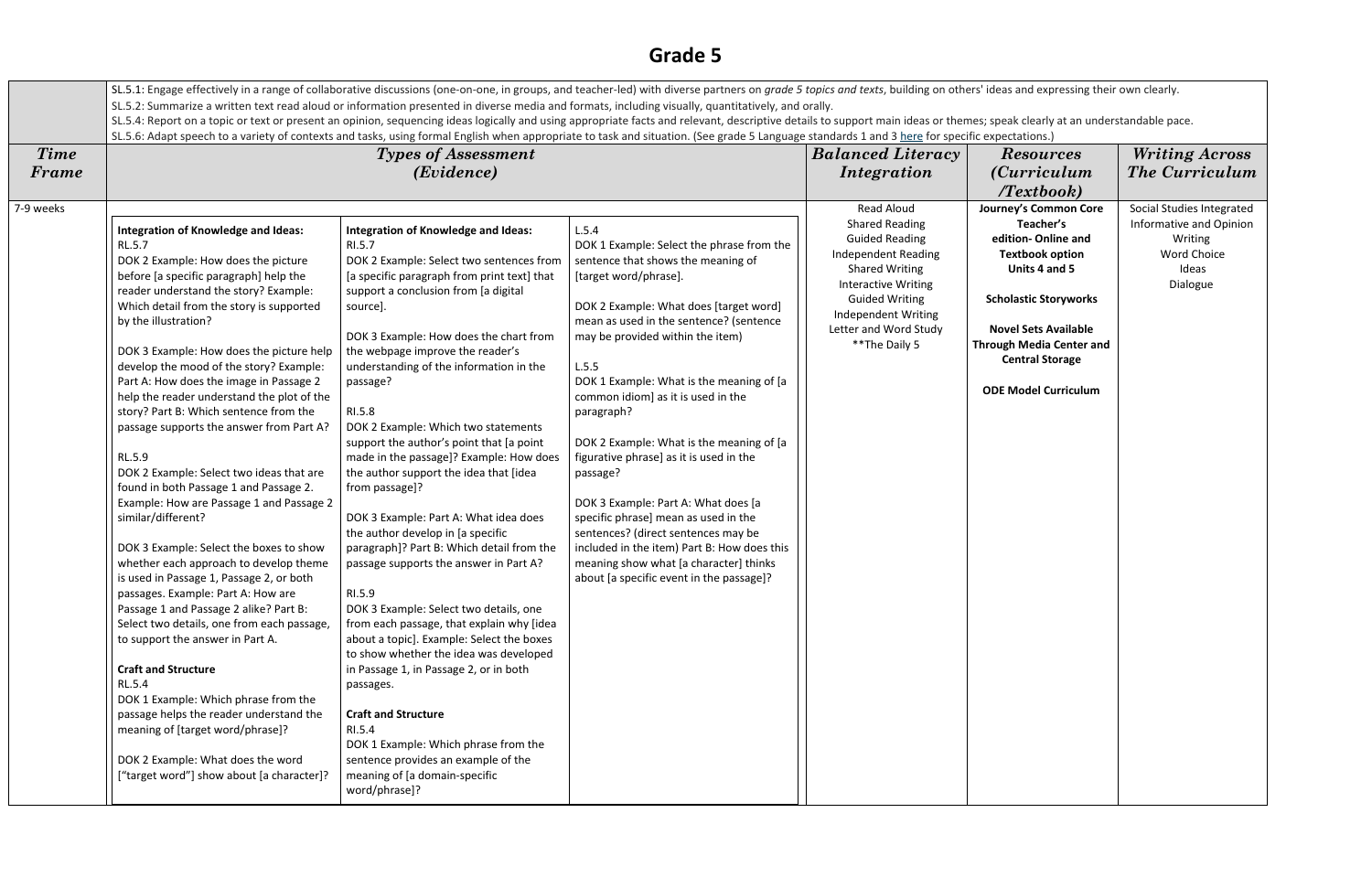| Example: What does ["a target phrase"]      |                                             |  |
|---------------------------------------------|---------------------------------------------|--|
| mean as it relates to [a character]?        | DOK 2 Example: What does the word [a        |  |
|                                             | general academic word] mean as used in      |  |
| DOK 3 Example: Part A: The author uses      | the sentence? (sentence provided within     |  |
| ["a target phrase"] to describe [a          | the item)                                   |  |
| character] throughout the passage. What     |                                             |  |
| is the meaning of ["the target phrase"] as  | DOK 3 Example: Part A: What does the        |  |
| used in the passage? Part B: Which detail   | phrase [a general academic phrase] mean     |  |
| helps the reader understand the meaning     | as used in [a specific paragraph]? Part B:  |  |
| of [target phrase]?                         | Select the phrase from [the specific        |  |
|                                             | paragraph] that gives a clue to the         |  |
| <b>RL.5.5</b>                               | meaning of [the general academic phrase].   |  |
| DOK 2 Example: What is the purpose of [a    |                                             |  |
| specific paragraph(s)]? Example: How do     | RI.5.5                                      |  |
| the events in [a set of paragraphs]         | DOK 2 Example: Both passages are            |  |
| contribute to the story?                    | structured [specific structural technique]. |  |
|                                             | Why do both authors structure the           |  |
| DOK 3 Example: How does [a specific         | passage this way?                           |  |
| paragraph] contribute to the resolution of  |                                             |  |
| the story?                                  | DOK 3 Example: How does the structure of    |  |
|                                             | Passage 1 differ from Passage 2?            |  |
| RL.5.6                                      |                                             |  |
| DOK 2 Example: How does the narrator's      | RI.5.6                                      |  |
| perspective influence how the story is      | DOK 2 Example: Passage 1 says that          |  |
| told? Example: Part A: From whose point     | [perspective on topic]. How does Passage 2  |  |
| of view is the story told? Part B: How does | develop a different perspective?            |  |
| the point of view in Part A affect what the |                                             |  |
| reader knows about [a character's action]?  | DOK 3 Example: Which sentence shows         |  |
|                                             | what the authors of Passage 1 and Passage   |  |
| DOK 3 Example: Part A: How does [the        | 2 have learned about [a specific subject]?  |  |
| speaker's] perspective influence his/her    | Example: How does Passage 1 present         |  |
| actions? Part B: Select two sentences from  | information about [a subject] differently   |  |
| the passage that support the answer in      | than Passage 2?                             |  |
| Part A.                                     |                                             |  |

| <b>Topics &amp;</b> |                                                                                                        |                                                                        |
|---------------------|--------------------------------------------------------------------------------------------------------|------------------------------------------------------------------------|
| <b>Standards</b>    | Literature                                                                                             | <b>Informational</b>                                                   |
|                     | <b>Key Ideas and Details</b>                                                                           | <b>Key Ideas and Details</b>                                           |
| $\boldsymbol{Q4}$   | RL.5.1 Quote accurately from a text when explaining what the text says explicitly and when drawing     | RI.5.1 Quote accurately from a text when explaining what the text say  |
|                     | inferences from the text.                                                                              | the text.                                                              |
|                     | Integration of Knowledge and Ideas                                                                     | Integration of Knowledge and Ideas                                     |
|                     | RL.5.9 Compare and contrast stories in the same genre (e.g., mysteries and adventure stories) on their | RI.5.9 Integrate information from several texts on the same topic in o |
|                     | approaches to similar themes and topics.                                                               | knowledgeably                                                          |
|                     |                                                                                                        |                                                                        |



ays explicitly and when drawing inferences from

order to write or speak about the subject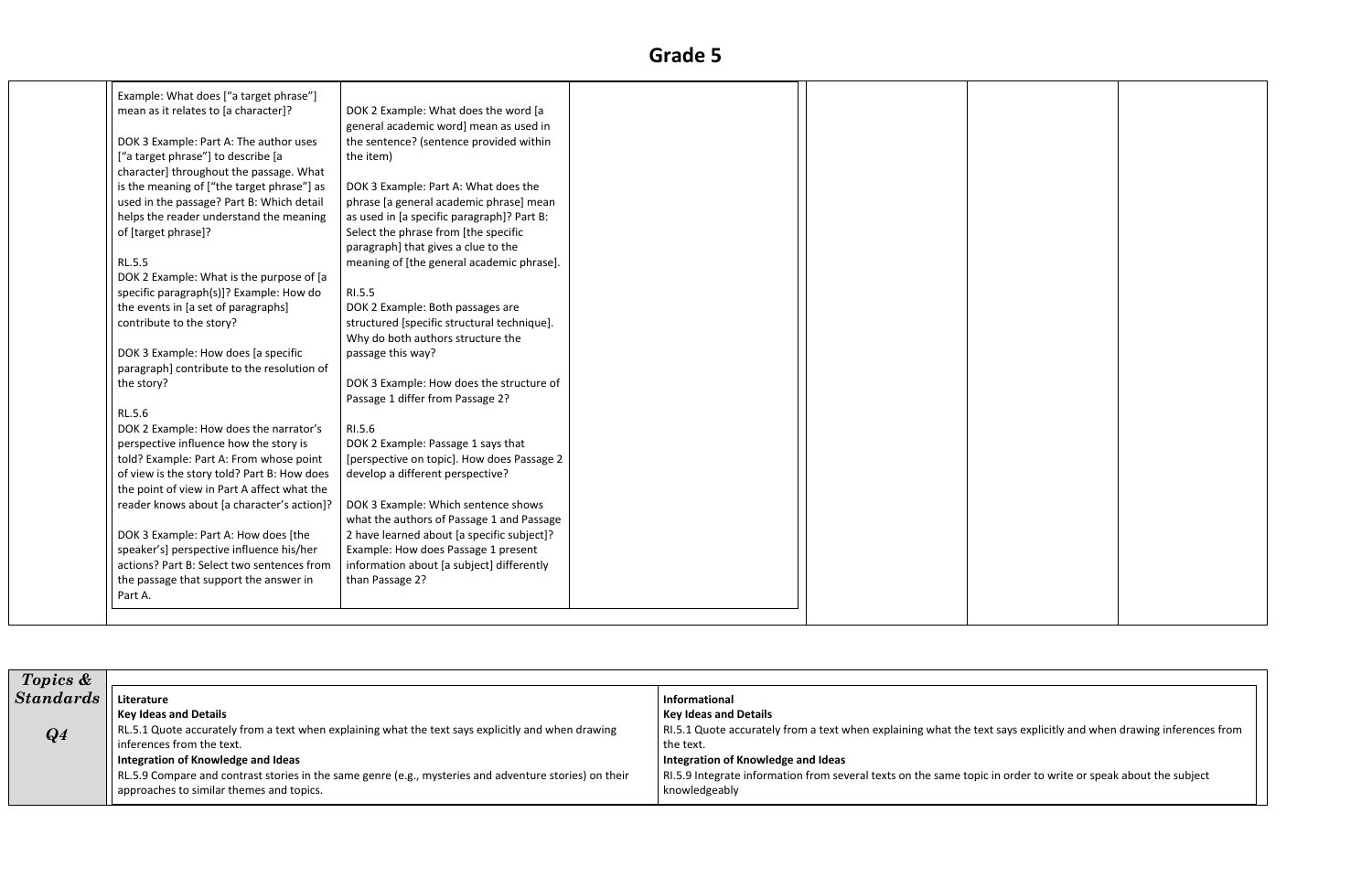| RL.5.10 By the end of the year, read and comprehend literature, including stories, dramas, and poetry, at<br>the high end of the grades 4-5 text complexity band independently and proficiently. Activate prior<br>knowledge and draw on previous experiences in order to make text-to-self or text to-text connections and | RI.5.10 By the end of the year, read and comprehend informational te.<br>and technical texts, at the high end of the grades 4-5 text complexity I |
|-----------------------------------------------------------------------------------------------------------------------------------------------------------------------------------------------------------------------------------------------------------------------------------------------------------------------------|---------------------------------------------------------------------------------------------------------------------------------------------------|
| comparisons.                                                                                                                                                                                                                                                                                                                | Previous Grade Level Progression Statement In the previous grade leve<br>comprehend informational texts at the high end of the grades 4-5 band    |
| Previous Grade Level Progression Statement In the previous grade level, students were expected to read                                                                                                                                                                                                                      |                                                                                                                                                   |
| and comprehend literature, activate prior knowledge, and draw on previous experiences in order to make<br>text-to-self or text-to-text connections and comparisons.                                                                                                                                                         | Next Grade Level Progression Statement In the next grade level studen<br>literary nonfiction at the high-end of the 6-8 text complexity band prof |
| Next Grade Level Progression Statement In the next grade level, students are expected to break down text,<br>respond to literature, read for enjoyment, and make a variety of connections in order to demonstrate<br>comprehension.                                                                                         |                                                                                                                                                   |

ts are expected to read and comprehend *literary nonfiction at the high-end of the 6-8 text complexity band proficiently, with scaffolding and support.*

W.5.6 With some guidance and support from adults, use technology, including the Internet, to produce and publish writing as well as to interact and collaborate with others, while demonstrating sufficient command of keyboarding skills.

W.5.7 Conduct short research projects that use several sources to build knowledge through investigation of different aspects of a topic.

W.5.8 Recall relevant information from experiences or gather relevant information from print and digital sources; summarize or paraphrase information in notes and finished work and provide a list of sources.

*Previous Grade Level Progression Statement In the previous grade level students were expected to read and comprehend informational texts at the high end of the grades 4-5 band with scaffolding and support.*

#### **Writing: Narrative**

W.5.3: Write narratives to develop real or imagined experiences or events using effective technique, descriptive details, and clear event sequences.

W.5.4: Produce clear and coherent writing in which the development and organization are appropriate to task, purpose, and audience.

W.5.5: With guidance and support from peers and adults, develop and strengthen writing as needed by planning, revising, editing, rewriting, or trying a new approach.

L.5.6: Acquire and use accurately grade-appropriate general academic and domain-specific words and phrases, including those that signal contrast, addition, and other logical relationships (e.g., however, although, neverthe similarly, moreover, in addition).

W.5.9: Draw evidence from literary or informational texts to support analysis, reflection, and research.

W.5.10: Write routinely over extended time frames (time for research, reflection, and revision) and shorter time frames (a single sitting or a day or two) for a range of discipline-specific tasks, purposes, and audiences.

#### **Language**

L.5.1: Demonstrate command of the conventions of standard English grammar and usage when writing or speaking.

L.5.2: Demonstrate command of the conventions of standard English capitalization, punctuation, and spelling when writing.

L.5.3 Use knowledge of language and its conventions when writing, speaking, reading, or listening.

a. Expand, combine, and reduce sentences for meaning, reader/listener interest, and style.

b. Compare and contrast the varieties of English (e.g., dialects, registers) used in stories, dramas, or poems.

L.5.4 Determine or clarify the meaning of unknown and multiple-meaning words and phrases based on grade 5 reading and content, choosing flexibly from a range of strategies.

a. Use context (e.g., cause/effect relationships and comparisons in text) as a clue to the meaning of a word or phrase.

b. Use common, grade-appropriate Greek and Latin affixes and roots as clues to the meaning of a word (e.g., photograph, photosynthesis).

c. Consult reference materials (e.g., dictionaries, glossaries, thesauruses), both print and digital, to find the pronunciation and determine or clarify the precise meaning of key words and phrases. L.5.5: Demonstrate an understanding of word relationships and nuances in word meanings.

#### **Speaking and Listening**

xts, including history/social studies, science, band independently and proficiently.